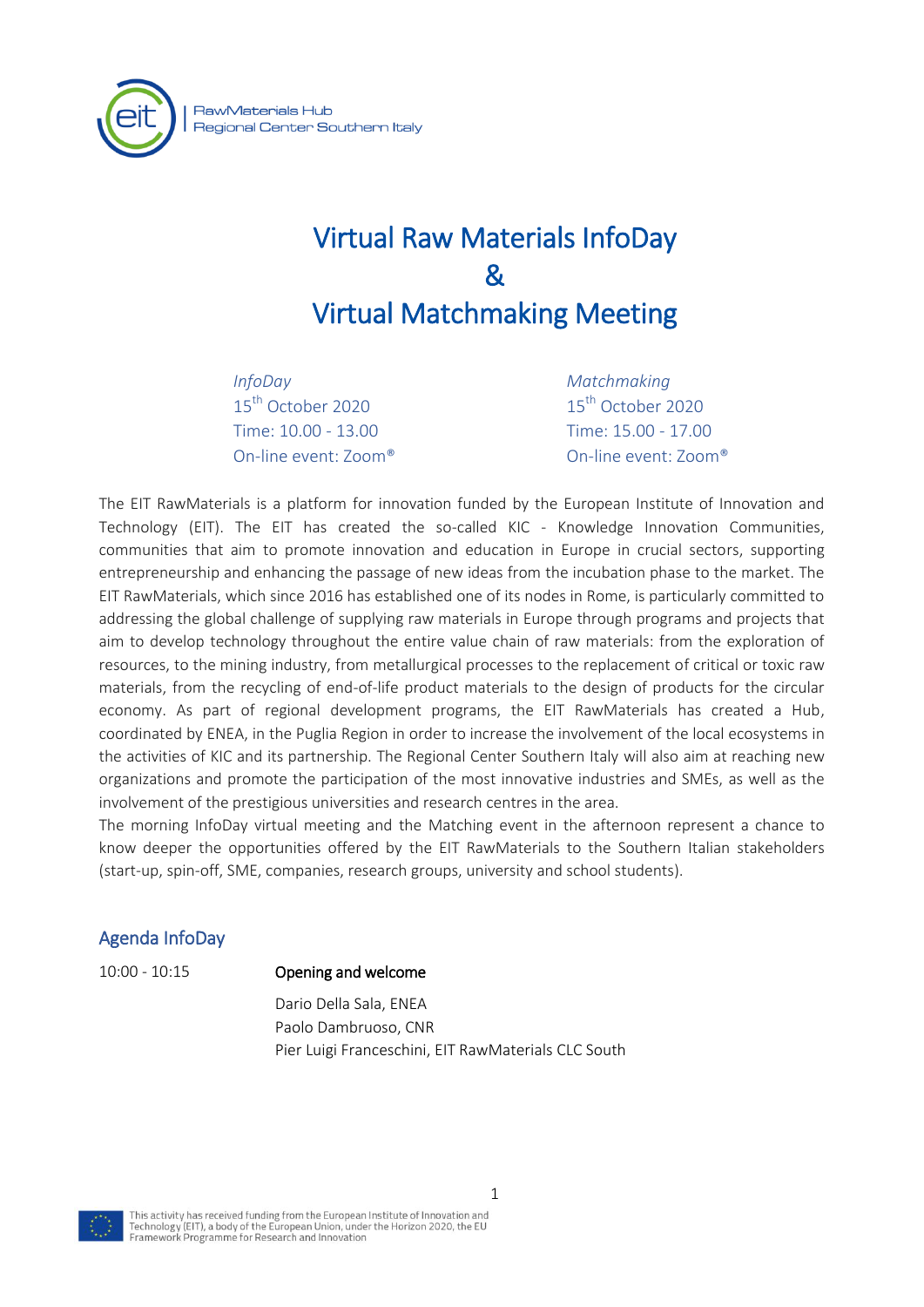

| $10:15 - 10:35$ | EIT RawMaterials Hub - Regional Center Southern Italy (RCSI): Opportunity for<br>business and innovation in the sector of the Critical Raw Materials                                                                                                                                                                                                                                                                                                                                                                                                          |
|-----------------|---------------------------------------------------------------------------------------------------------------------------------------------------------------------------------------------------------------------------------------------------------------------------------------------------------------------------------------------------------------------------------------------------------------------------------------------------------------------------------------------------------------------------------------------------------------|
|                 | The RCSI: mission, objectives, strategies and goals                                                                                                                                                                                                                                                                                                                                                                                                                                                                                                           |
|                 | Fabio Ferri - EIT RawMaterials CLC South<br>Michele Penza - ENEA, Coordinator of the RCSI                                                                                                                                                                                                                                                                                                                                                                                                                                                                     |
| $10:35 - 11:00$ | Next EITRM Calls for start-ups, SMEs, researchers and young innovators                                                                                                                                                                                                                                                                                                                                                                                                                                                                                        |
|                 | Fabio Pegorin - EIT RawMaterials CLC South                                                                                                                                                                                                                                                                                                                                                                                                                                                                                                                    |
| $11:00 - 11:45$ | <b>Presentation of Success Cases</b>                                                                                                                                                                                                                                                                                                                                                                                                                                                                                                                          |
|                 | Globeco - Loredana Lezoche<br>$\bullet$                                                                                                                                                                                                                                                                                                                                                                                                                                                                                                                       |
|                 | Diamatex - Danilo Pacella<br>$\bullet$                                                                                                                                                                                                                                                                                                                                                                                                                                                                                                                        |
|                 | Maxwell 2020 - Francesco Micali<br>$\bullet$                                                                                                                                                                                                                                                                                                                                                                                                                                                                                                                  |
|                 | <b>ENEA Nano - Paolo Tassini</b><br>$\bullet$                                                                                                                                                                                                                                                                                                                                                                                                                                                                                                                 |
|                 | CETMA - Start Factory, a local partnership by EIT RawMaterials - Ida Carolla<br>$\bullet$                                                                                                                                                                                                                                                                                                                                                                                                                                                                     |
|                 | Mine Heritage: Wider Society Learning - Davide Peddis                                                                                                                                                                                                                                                                                                                                                                                                                                                                                                         |
| 11:45 - 12:30   | Round Table on Critical Raw Materials: Regional needs and local stakeholders                                                                                                                                                                                                                                                                                                                                                                                                                                                                                  |
|                 | Speech: EU initiatives and scenario - Fabio Ferri - EIT RawMaterials CLC South                                                                                                                                                                                                                                                                                                                                                                                                                                                                                |
|                 | Scheduled Opinions:                                                                                                                                                                                                                                                                                                                                                                                                                                                                                                                                           |
|                 | Antonio Terrasi - TT and ILO Delegate - Università di Catania (Sicilia)<br>Claudia Belviso - Researcher - CNR IMAA, Potenza (Basilicata)<br>Andrea Attanasio - TT Office Director - Università della Calabria, (Calabria)<br>Michele Modina - TT Co-Delegate - Università del Molise (Molise)<br>Sabrina Conoci - TT Delegate - Università di Messina (Sicilia)<br>Marco Bonansea - Business Manager - Imerys Group, Cagliari (Sardinia)<br>Adele Brunetti - Researcher - CNR ITM, Rende (Calabria)<br>Moderator: Marco Alvisi - ENEA - EIT RawMaterials RCSI |
| 12:30 - 13:00   | Discussion and conclusion                                                                                                                                                                                                                                                                                                                                                                                                                                                                                                                                     |

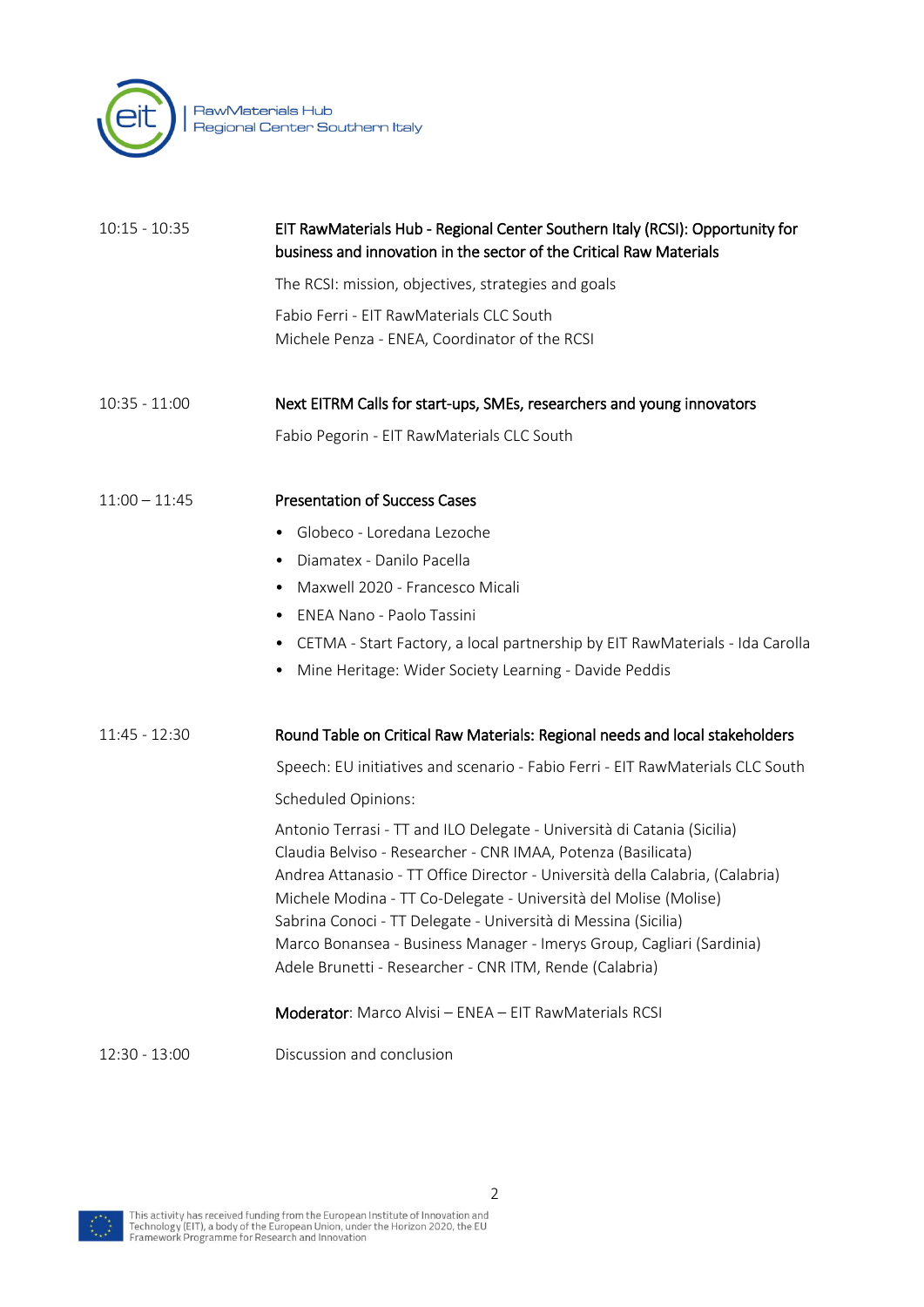

# Agenda MatchMaking

15:00 - 17:00 Meetings *One to One*

One-to-one Meetings with start-ups, researchers, stakeholders with staff of the EIT RawMaterials and the RCSI coordinators.

#### Further Information

The participation is free of charge. After registration the participants will receive a link Zoom to follow online the scheduled events *InfoDay* and *Matchmaking*.

#### Registration

The free of charge registration should be applied to link (therein it will be possible to choose one or both the events): [https://www.lyyti.in/Virtual\\_Raw\\_Materials\\_InfoDay\\_9876](https://www.lyyti.in/Virtual_Raw_Materials_InfoDay_9876)

#### Language

English is the official language. The presentation slides will be in English, but they will be commented in native language (Italian) of the RCSI area.

#### Contact

Email: [info@eitrawmaterials-rcsi.eu](mailto:info@eitrawmaterials-rcsi.eu) Website: www.eitrawmaterials-rcsi.eu

RCSI Coordinator: Dr. Michele Penza - michele.penza@enea.it



Agenzia nazionale per le nuove tecnologie, l'energia e lo sviluppo economico sostenibile

Organized by: Supported by:



Consiglio Nazionale delle Ricerche



tivity has received funding from the European Institute of Innovation and<br>logy (EIT), a body of the European Union, under the Horizon 2020, the EU<br>Framework Programme for Research and Innovation